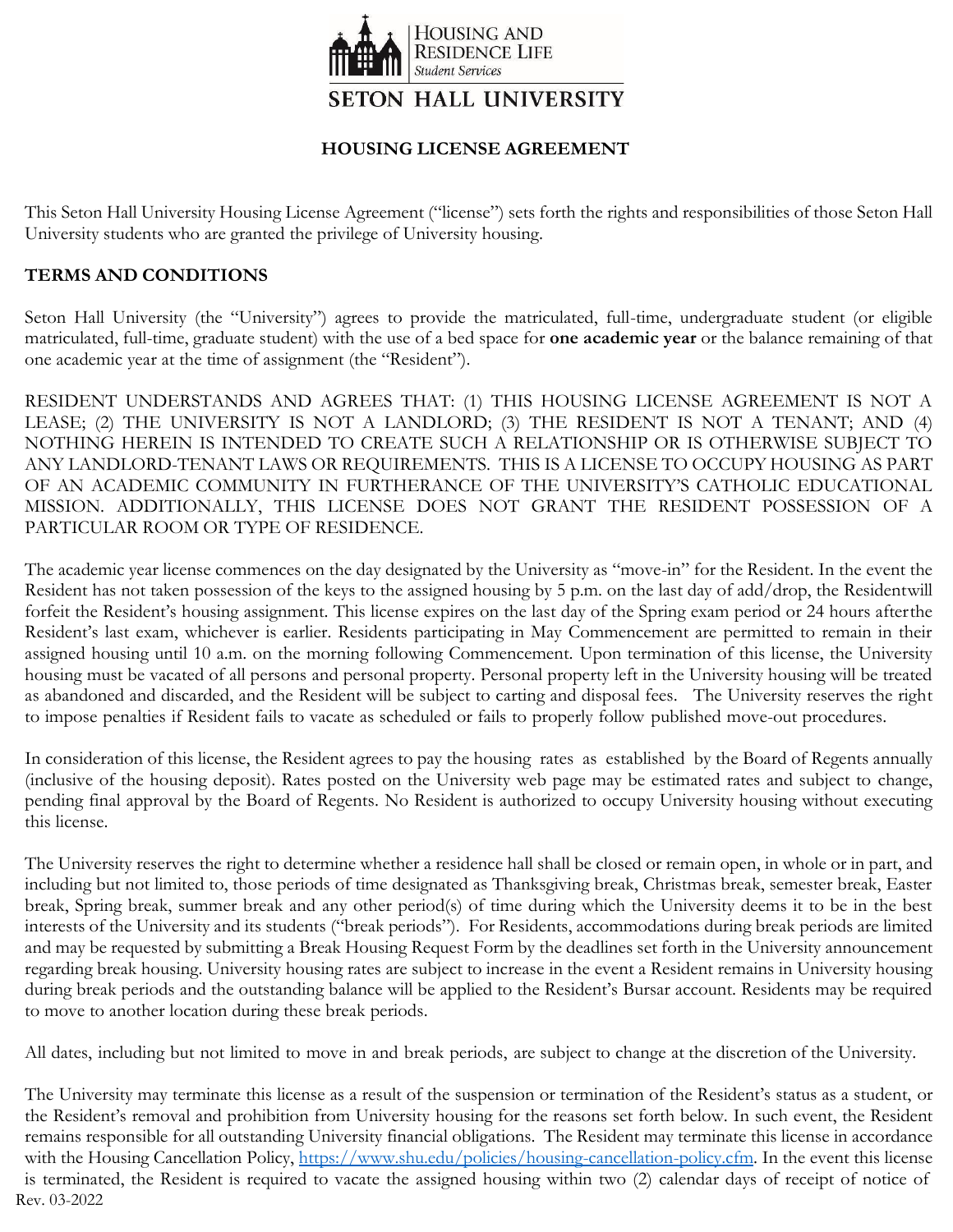termination, or as otherwise stated in writing by the University.

# **RULES AND REGULATIONS**

The Resident shall abide by all federal, state and local laws, executive orders and regulations, and shall at all times comply with University policies and procedures [\(https://www.shu.edu/policies/\)](https://www.shu.edu/policies/), the Student Code of Conduct (http[s://www.shu.edu/student-life/upload/Student-Code-of-Conduct.pdf\),](http://www.shu.edu/student-life/upload/Student-Code-of-Conduct.pdf)) and the Fire Safety: Rationale, Regulations, & Resources for Seton Hall University Housing Facilities booklet (https:/[/www.shu.edu/public-safety/upload/Fire-Safety-](http://www.shu.edu/public-safety/upload/Fire-Safety-)Brochure.pdf) including all amendments and modifications in effect while the student is a Resident.

Students are assigned roommates without regard to age, race, color, national or ethnic origin, sexual orientation, religion, disability or membership in any other group protected by state or federal law, although a student must be 17 years of age prior to taking occupancy. The Resident shall reside in the University-assigned housing with the Resident's assigned roommate(s) and shall vacate and remove all personal property from the assigned housing when this license expires or when otherwise directed by the University, leaving such housing in the same condition as it was upon move-in. In the event of a vacancy within the Resident's assigned housing (e.g., residence hall room, suite, or apartment), the Resident(s) will ensure such housing is available at all times, so that the University can fill all vacancies. Resident shall not permit any persons other than Universityassigned roommates to live in the housing.

The Resident shall cooperate in caring for the University housing. The Resident shall properly notify the University of any damage or need for repair of the University housing or any other University property (including without limitation all furniture and equipment). The Resident will be held responsible for the cost of any damage to the assigned housing, including any damage to University furnishings. The Resident is responsible for certifying the condition of the assigned housing by reviewing and signing the Room Condition Report ("RCR") by 11p.m. on the last day of add/drop. The RCR will be used as the basis for determining whether a Resident will be charged for subsequent damage to the assignedhousing. The University may repair or replace property or equipment damaged or lost by the Resident or the Resident's guest, including replacement of broken glass, at the Resident's expense. The Resident will be liable for payment of any fine or charge from a governmental agency accruing to the University through the Resident's act or omission. Charges for any such damage will be directly billed to the Resident's Bursar account. The Resident may also be charged on a prorated basis at the discretion of the University for common area damage where responsible parties cannot be identified.

The Resident may not loan the Resident's housing keys to anyone except in the circumstance of a University-approved room reassignment during break periods. University housing keys may not be duplicated under any circumstances. Lost or stolen keys are to be reported immediately and will require a lock change, to be paid for by the Resident. The Resident may not add or otherwise alter locks, bolts and/or chains on any University doors. Resident will incur charges for the failure to return keys or declare keys lost, at the time Resident vacates.

The University reserves the right to reassign Resident to a different housing location when the University determines, in its sole and absolute discretion, that such reassignment is in the Resident's best interest, or the interests of other students and/or the University.

The University reserves the right to reassign Resident to a different housing location in order to consolidate vacant spaces and to increase room occupancy. All increases in room occupancy will conform to prevailing occupancy and health standards.

The University shall not be responsible for failure to provide services, or otherwise to comply with all of the terms and conditions of this license, on account of a national emergency, acts of local, state, or federal government, or intervening natural disasters.

The University will not be responsible for damage, theft or loss of money, valuables or personal effects of the Resident. The Resident is encouraged to confirm that the Resident's personal property is covered by the Resident's, or the Resident's family's, homeowner's or renter's insurance, or obtain the Resident's own personal property insurance policy. The University shall not be liable for: the failure or malfunction of water supply, electric current or the heating/cooling system;presence of bugs, vermin or insects; and/or loss, damage, injury to the Resident, the Resident's guest or the property of the Resident and/or the Resident's guests.

Rev. 03-2022 The University reserves the right to enter the Resident's University-assigned housing for health, safety and maintenance